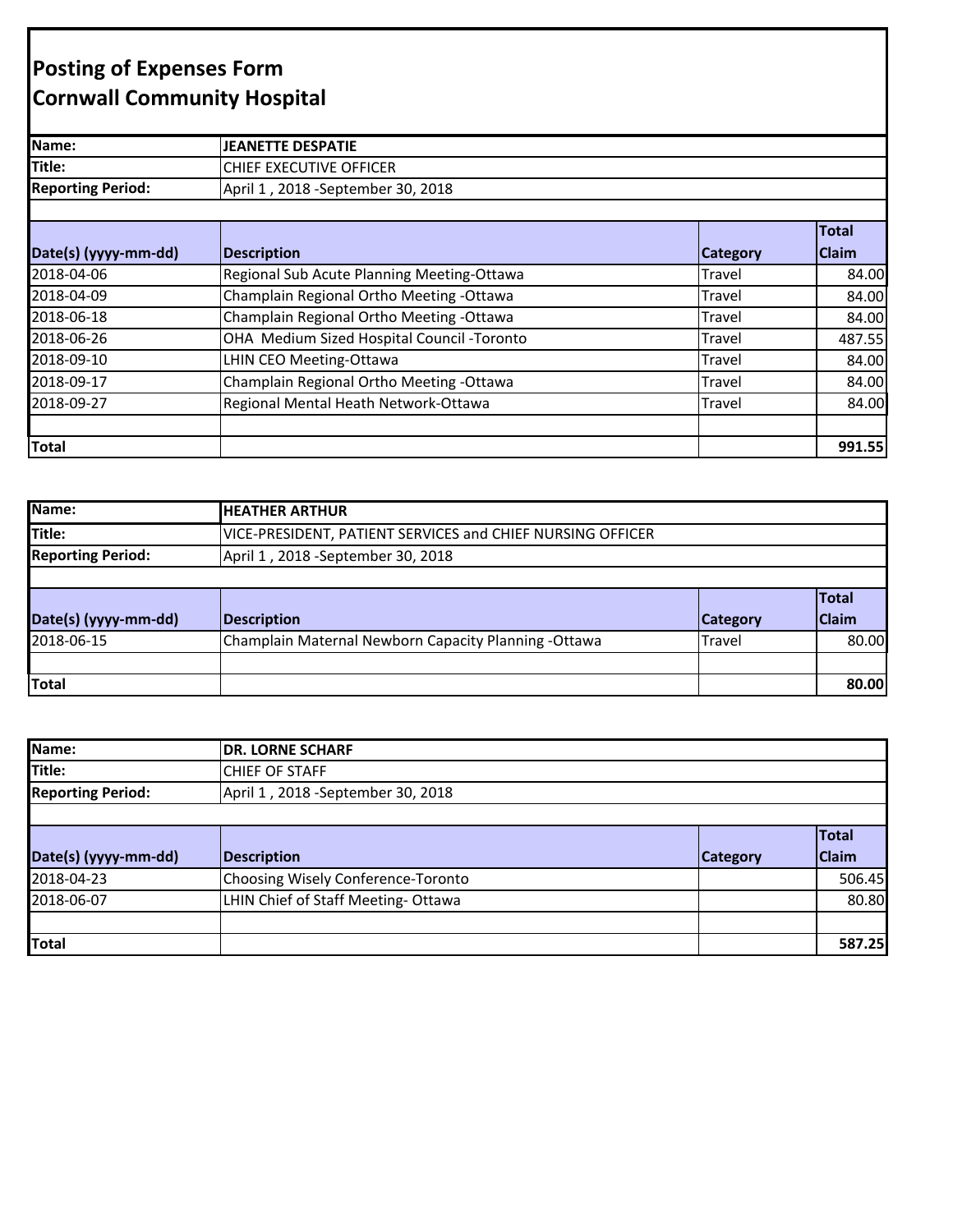| Name:                    | <b>ALAN GREIG</b>                       |                 |              |
|--------------------------|-----------------------------------------|-----------------|--------------|
| Title:                   | <b>VICE-PRESIDENT, SUPPORT SERVICES</b> |                 |              |
| <b>Reporting Period:</b> | April 1, 2018 - September 30, 2018      |                 |              |
|                          |                                         |                 |              |
|                          |                                         |                 | Total        |
| Date(s) (yyyy-mm-dd)     | Description                             | <b>Category</b> | <b>Claim</b> |
|                          |                                         |                 |              |
|                          |                                         |                 |              |
| <b>Total</b>             |                                         |                 | 0.00         |

| Name:                    | <b>CHRISTINE PENNEY</b>                 |                       |              |
|--------------------------|-----------------------------------------|-----------------------|--------------|
| Title:                   | VICE-PRESIDENT, COMMUNITY PROGRAMS      |                       |              |
| <b>Reporting Period:</b> | April 1, 2018 - September 30, 2018      |                       |              |
|                          |                                         |                       |              |
|                          |                                         |                       | <b>Total</b> |
| Date(s) (yyyy-mm-dd)     | <b>Description</b>                      | <b>Category</b>       | <b>Claim</b> |
| 2018-04-19               | Le Consortium-Toronto                   | <b>Travel/Parking</b> | 705.30       |
| 2018-05-11               | Le Consortium-Toronto                   | <b>Travel/Parking</b> | 257.75       |
| 2018-05-29               | Champlain Addiction & MH Network-Ottawa | Lodging/Meal          | 308.75       |
| 2018-07-24               | Le Consortium-Toronto                   | <b>Travel/Parking</b> | 373.51       |
| 2018-08-07               | Le Consortium-Toronto                   | <b>Travel/Parking</b> | 300.99       |
|                          |                                         |                       |              |
| <b>Total</b>             |                                         |                       | 1241.00      |

| Name:                    | <b>KARIN HAGEN</b>                         |                 |              |
|--------------------------|--------------------------------------------|-----------------|--------------|
| Title:                   | CHIEF FINANCIAL OFFICER                    |                 |              |
| <b>Reporting Period:</b> | April 1, 2018 - September 30, 2018         |                 |              |
|                          |                                            |                 |              |
|                          |                                            |                 | <b>Total</b> |
| Date(s) (yyyy-mm-dd)     | <b>Description</b>                         | <b>Category</b> | <b>Claim</b> |
| 2018-09-21               | <b>CHSS Board Meeting QCH -Ottawa</b>      | Travel          | 88.00        |
| 2018-09-25               | Leadership Presence-Ottawa                 | Travel          | 179.27       |
| 2018-09-26               | Leadership Presence-Ottawa                 | Lodging/Meal    | 293.98       |
| 2018-09-27               | Health Care Financial Conference - Toronto | Travel/Parking  | 246.79       |
| 2018-09-28               | Health Care Financial Conference - Toronto | Lodging/Meal    | 420.72       |
|                          |                                            |                 |              |
| <b>Total</b>             |                                            |                 | 1228.76      |

| Name:                    | <b>SUZANNE DIONNE</b>                   |                 |              |
|--------------------------|-----------------------------------------|-----------------|--------------|
| Title:                   | CHIEF FINANCIAL AND INFORMATION OFFICER |                 |              |
| <b>Reporting Period:</b> | April 1, 2018 - September 30, 2018      |                 |              |
|                          |                                         |                 |              |
|                          |                                         |                 | <b>Total</b> |
| Date(s) (yyyy-mm-dd)     | <b>Description</b>                      | <b>Category</b> | <b>Claim</b> |
| 2018-05-01               | Cancer Care Ontario Regional -Ottawa    | Parking         | 13.00        |
| 2018-05-10               | Canadian Collaborative Cerner-Quebec    | Travel          | 122.40       |
|                          |                                         |                 |              |
| <b>Total</b>             |                                         |                 | 135.40       |